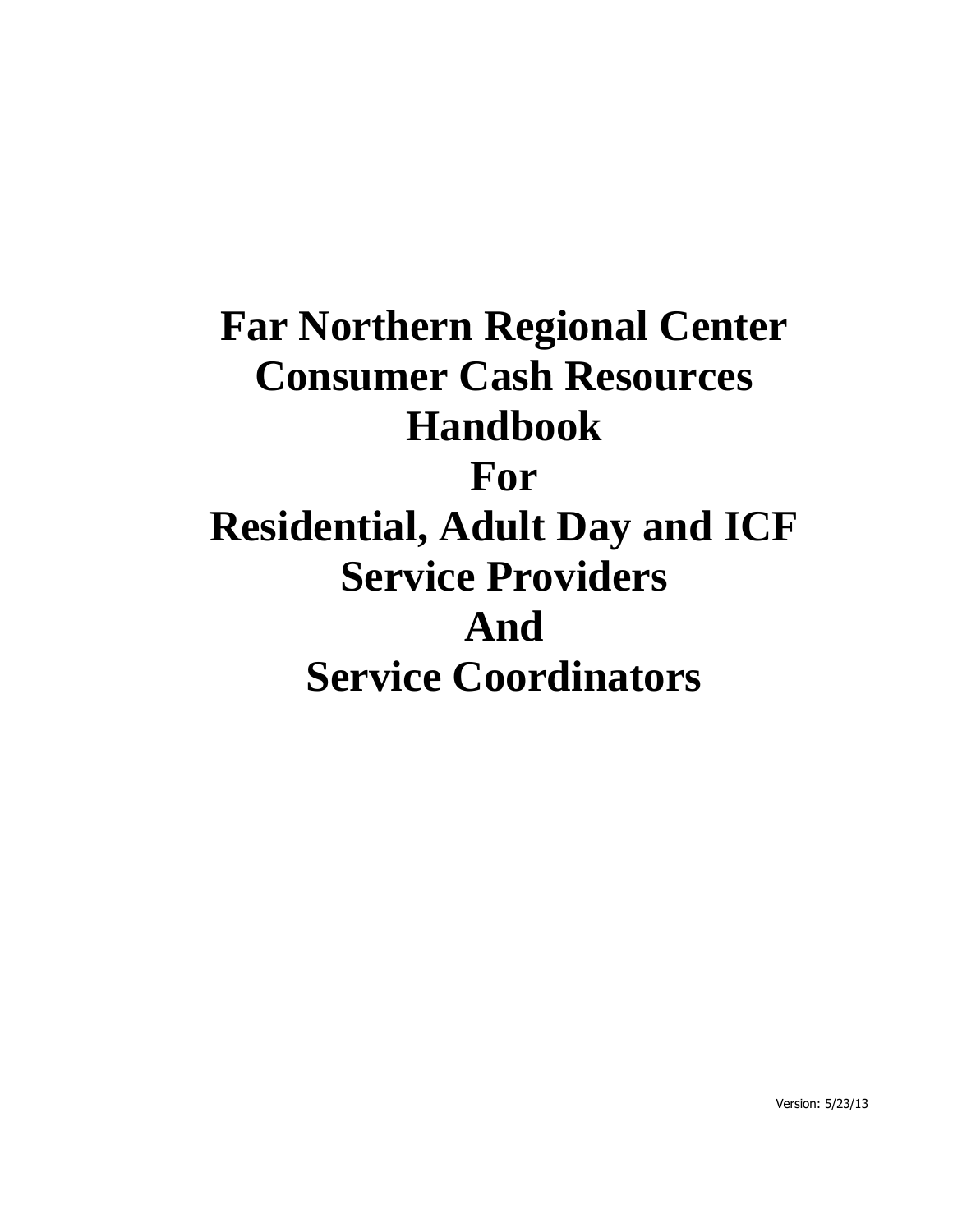## **Updated May, 2013 TABLE OF CONTENTS**

| I.   | <b>Introduction</b>                                     |                | 3              |
|------|---------------------------------------------------------|----------------|----------------|
|      | <b>Consumer Cash Resources Defined</b>                  | 3              |                |
|      | Personal and Incidental funds                           | 3              |                |
|      | <b>Regulatory Authority</b>                             | 3              |                |
|      | Scope of Manual                                         | $\overline{4}$ |                |
| II.  | <b>Responsible Parties</b>                              |                | 4              |
|      | Residential Service Providers and Licensed Day Programs | 4              |                |
|      | Consumer Interdisciplinary Team (IDT)                   | 5              |                |
|      | <b>Authorized Representatives</b>                       | 5              |                |
|      | <b>Access to Consumer Records</b>                       | 5              |                |
| Ш.   | <b>Bonding</b>                                          |                | 5              |
|      | <b>Provider Requirements</b>                            | 5              |                |
| IV.  | <b>Basic Safeguards for Consumer Resources</b>          |                | 6              |
|      | <b>General Requirements</b>                             | 6              |                |
| V.   | <b>Bookkeeping Requirements</b>                         |                | $\overline{7}$ |
|      | <b>Standard Ledger Form</b>                             | $\tau$         |                |
|      | Date                                                    | 7              |                |
|      | Description                                             | 7              |                |
|      | <b>Amount Received</b>                                  | 7              |                |
|      | <b>Amount Spent or Withdrawn</b>                        | 8              |                |
|      | <b>Purchase Receipt Documentation</b>                   | 8              |                |
|      | <b>Signature for Cash Transactions</b>                  | 8              |                |
|      | <b>Balance</b>                                          | 9              |                |
|      | <b>Bank Records</b>                                     | 9              |                |
| VI.  | <b>IPP and IFSP Objectives</b>                          |                | 10             |
|      | Purpose of the IPP or IFSP                              | 10             |                |
| VII. | <b>Disallowed Expenses</b>                              |                | 10             |
|      | <b>Basic Services</b>                                   | 10             |                |
|      | <b>Other Disallowed Expenses</b>                        | 11             |                |
|      | <b>VIII. Allowable Expenses</b>                         |                | 12             |
|      | <b>Key Concepts</b>                                     | 12             |                |
|      | Allowable Expenses List                                 | 12             |                |
|      | Other Allowable Expenses with Constraints               | 13             |                |
| IX.  | <b>Excess Cash Resources</b>                            |                | 15             |
| X.   | <b>Consumer Movement or Death</b>                       |                | 16             |
| XI.  | <b>Personal Property</b>                                |                | 16             |
| XII. | <b>Intermediate Care Homes (ICF's)</b>                  |                | 16             |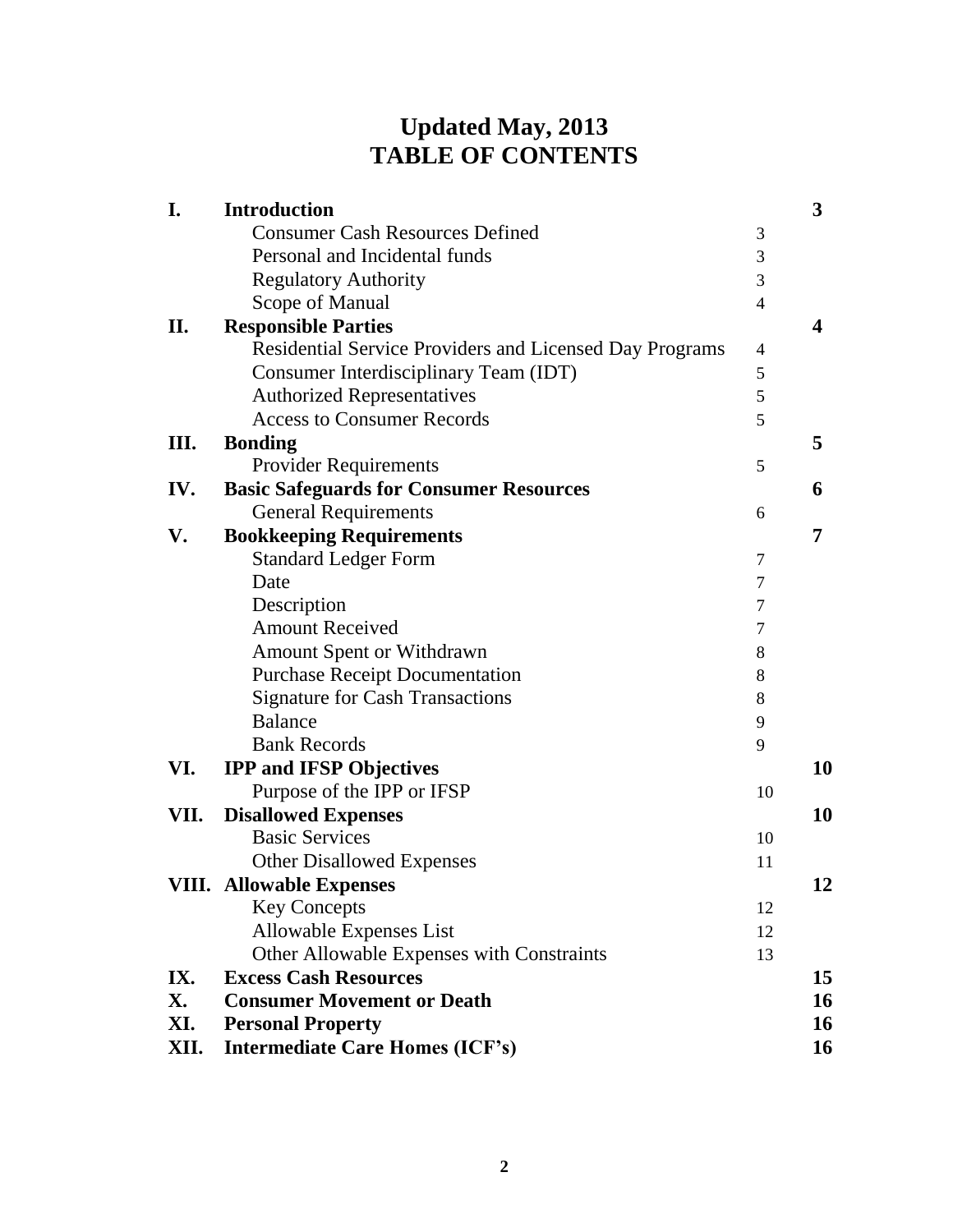## **I. INTRODUCTION**

## **Consumer Cash Resources Defined**

Title 22, California Code of Regulations, Section 80001(c) (4) (A-F) defines consumer cash resources as including monetary gifts, tax credits or refunds, earnings, personal and incidental funds, allowances paid to children, and any other similar resources. Monetary gifts include those received from relatives, neighbors, and friends. Earnings may be obtained from employment, sale of work, or workshops. Personal and Incidental (P&I) funds may be received as a result of proceeds from the Supplemental Security Income/State Supplemental Programs (SSI/SSP), Social Security Administration (SSA). Any other similar resources may include, but may not be limited to:

- \* Interest from bank savings and loan accounts
- \* Refunds from store purchases
- \* Private or other governmental retirement benefits
- \* Gambling winnings
- \* Money obtained from insurance policies
- \* Dividends from stocks, bonds, or mutual funds
- \* Inheritance proceeds
- \* Proceeds from trusts
- \* Sale of assets

## **Personal and Incidental (P&I) funds**

The California Welfare and Institutions Code, Section 4501, states that the "State of California accepts responsibility for persons with developmental disabilities and an obligation to them which it must discharge". As a result, P&I funds are distributed to consumers. Funding sources include but are not limited to the Supplemental Security Income/State Supplemental (SSI/SSP) and Social Security Administration (SSA) programs, cash gifts, and wages. Far Northern Regional Center (FNRC) is authorized to act as representative payee for consumers who are unable to handle their own money.

## **Regulatory Authority**

Residential service providers (RSP's) must safeguard consumer cash resources in accordance with Title 22, California Code of Regulations, primarily Sections 80025 and 80026. In addition, the State of California Department of Social Services, Community Care Licensing Evaluator Manual Appendix D also provides guidance in this area. Supported Living service (SLS) providers must follow provisions in their contracts citing some of these Title 22 regulations.

Adult day programs (also referred to as LDP's or licensed day programs) must comply with Title 22, California Code of Regulations, primarily Sections 82025 and 82026. These regulations have the same content as RSP regulations but are not as detailed.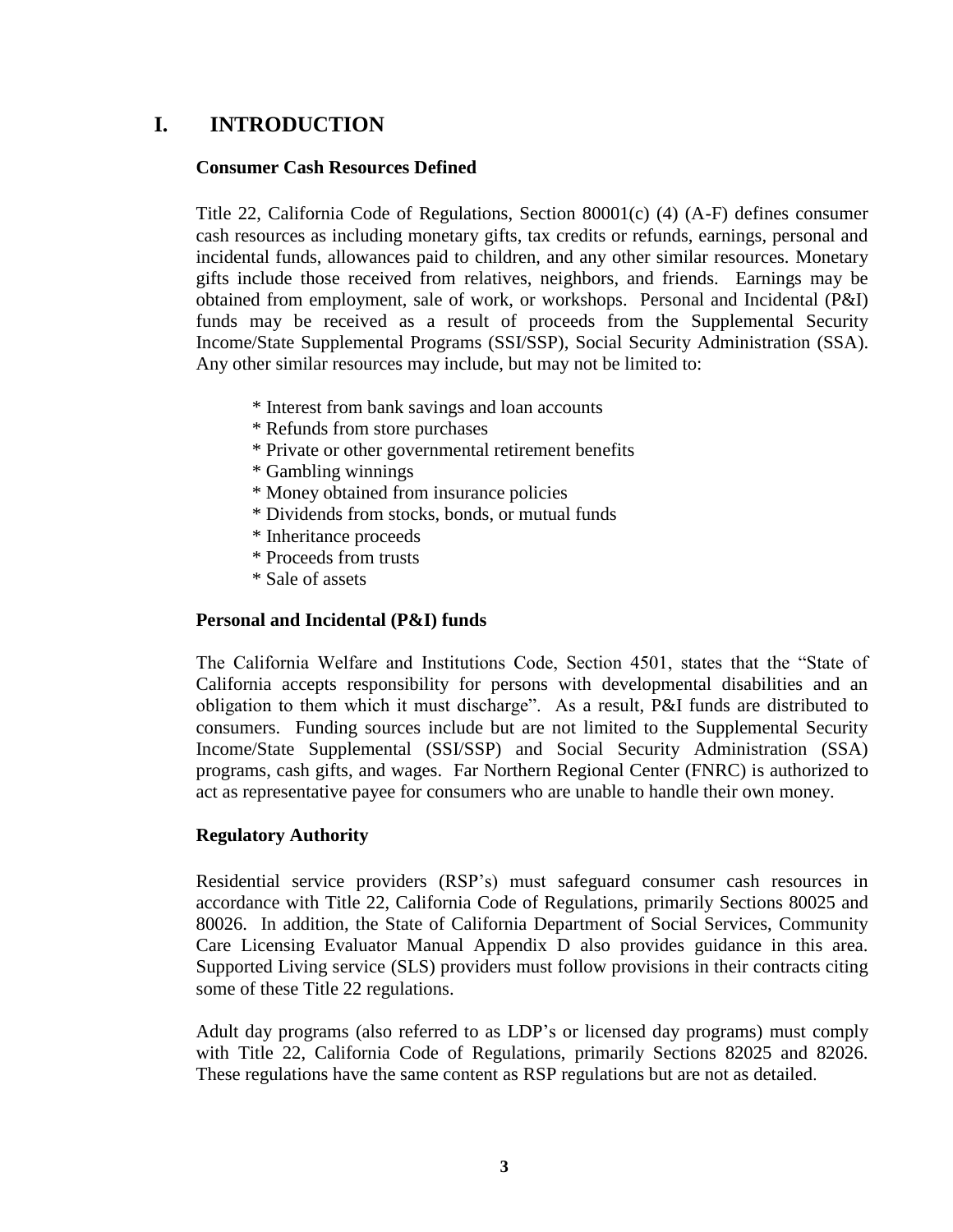Intermediate Care Facility (ICF's) service providers follow Section 1318 of the California Health and Safety Code, which requires licensed facilities licensed by the State Department of Health, Licensing and Certification be bonded and manage consumer resources in an honest and faithful manner. These facilities are also subject to Title 22, California Code of Regulations Section 76931.

FNRC has the authority to review consumer cash resources (Title 17, California Code of Regulations, Section 56047(d)). Any deficiency or irregularity in the handling of a consumer's cash resources is considered to be a substantial inadequacy which may result in a Corrective Action Plan, which must be resolved within 30 days unless it is determined that the correction cannot be accomplished in that time (Title 17, Code of Regulations, Section 56054(a) (6), 56056(c)).

## **Scope of Manual**

This manual has been written primarily for RSP's, LDP's and FNRC Service Coordinators. RSP's and LDP's may also be collectively referred to as licensees. Questions or suggestions for improvement may be directed to FNRC's Associate Director, Administrative Services. ICF's and SLS providers should follow the RSP guidelines as best practices/contract requirements and specific requirements for ICF's are discussed in Section XII. In addition, this manual focuses on cash resources but provides general guidance on safeguarding personal property.

## **II. RESPONSIBLE PARTIES**

## **Residential Service Providers (RSP's) and Licensed Day Programs (LDP's)**

RSP's and LDP's are responsible for cash resources when they "handle" consumer funds. Handling occurs when a consumer who needs assistance with cash resources is accepted into care or a service provider is entrusted with the care or control of a consumer's cash resources.

When an RSP or LDP takes physical custody of cash resources, takes a consumer to the bank to cash a check, assists in preparation of deposit slips, or watches over, directs, or makes purchases for or at the discretion of the consumer or authorized representative, they are deemed to have "handled" and assumes responsibility for safeguarding cash resources.

RSP's or LDP's are not required to take a resident who needs assistance managing his or her money. They can refuse to take a referral that requires that assistance and can ask for relocation of a consumer who loses the ability to manage his or her financial resources. If a resident needs assistance, the Service Provider is required to provide it while the consumer remains with the licensee**.**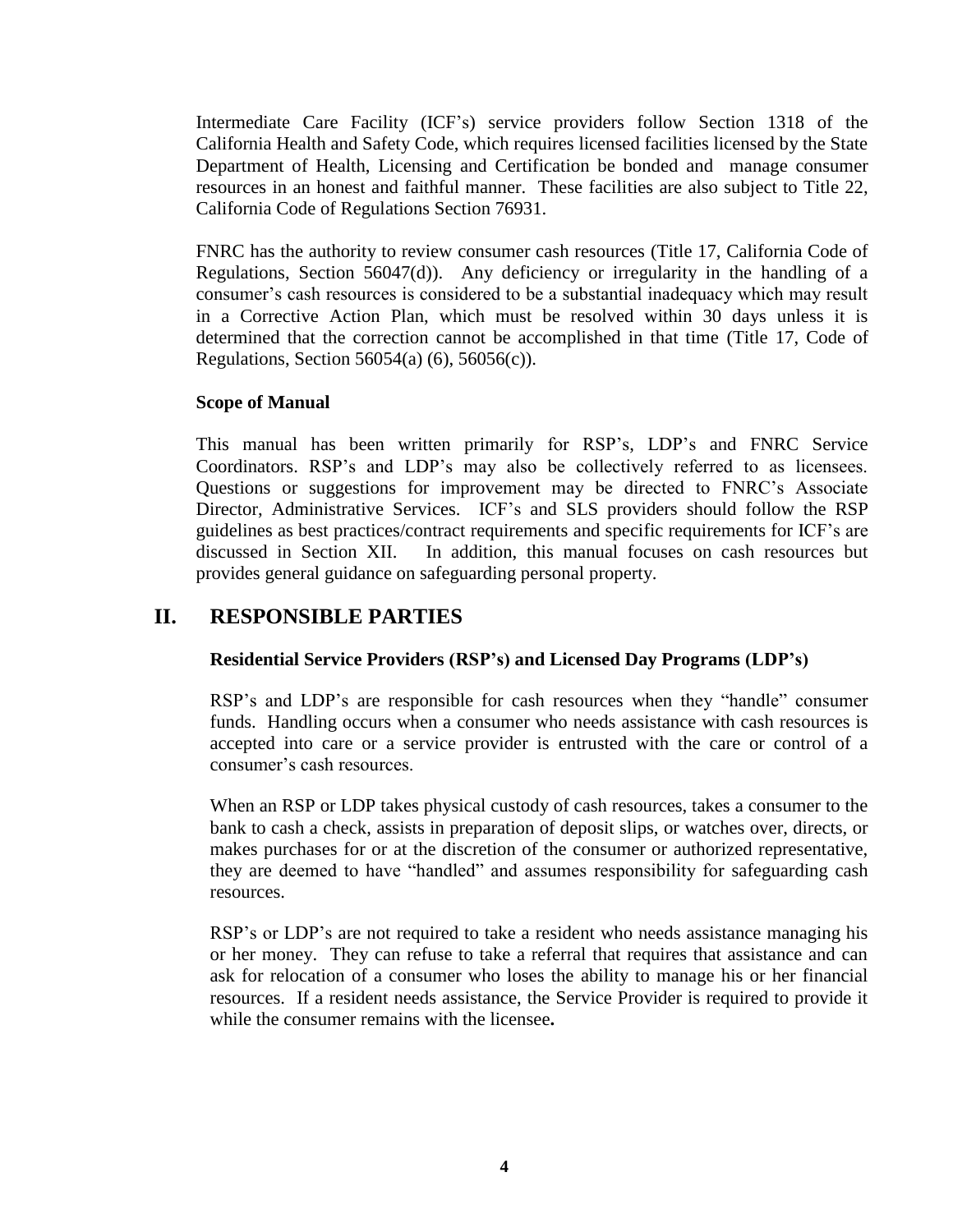## **Consumer Interdisciplinary Team (IDT)**

The IDT shall consist of the consumer, RSP and/or LDP, FNRC Service Coordinator, and/or the consumer's authorized representative. The IDT will determine how the consumer's cash resources will be handled. When the RSP or LDP agrees to safeguard the funds, the RSP must keep accurate and current records.

#### **Authorized Representatives**

The authorized representative is a person responsible for managing the consumer's funds. A parent, legal guardian, conservator, or public placement agencies (for example FNRC as representative payee) are examples of authorized representatives.

Citation: Title 22, California Code of Regulations, Section 80001(a) (7).

#### **Access to Consumer Records**

The following person or persons are authorized to review consumer records:

- \* Consumer
- \* Authorized Representative

\* Regional Center personnel (case manager, liaison, Quality Assurance Specialist, fiscal monitor or other Regional Center employees)

\*California Department of Health Care Licensing

- \*California Department of Social Services (Community Care Licensing)
- \* California Department of Developmental Services
- \* Parent (if consumer is under 18)
- \* Legal guardian or conservator
- **\*** Social Security Administration

## **III. BONDING**

#### **Provider Requirements**

A surety bond is required for RSP's and Adult day programs. For children's residential facilities, bond coverage is required if the provider handles more than \$50 for one resident or a total of more than \$500 for all consumers in a month. SLS provider bonding requirements are stated in contracts. The bond must be issued by a surety company to the State of California as principal. The amount of the bond shall be according to the following schedule:

| <b>Amount Safeguarded Per Month</b> | <b>Bond Required</b> |  |  |
|-------------------------------------|----------------------|--|--|
| \$ 750 or less                      | \$1,000              |  |  |
| \$751 to \$1,500                    | \$2,000              |  |  |
| \$1,501 to \$2,500                  | \$3,000              |  |  |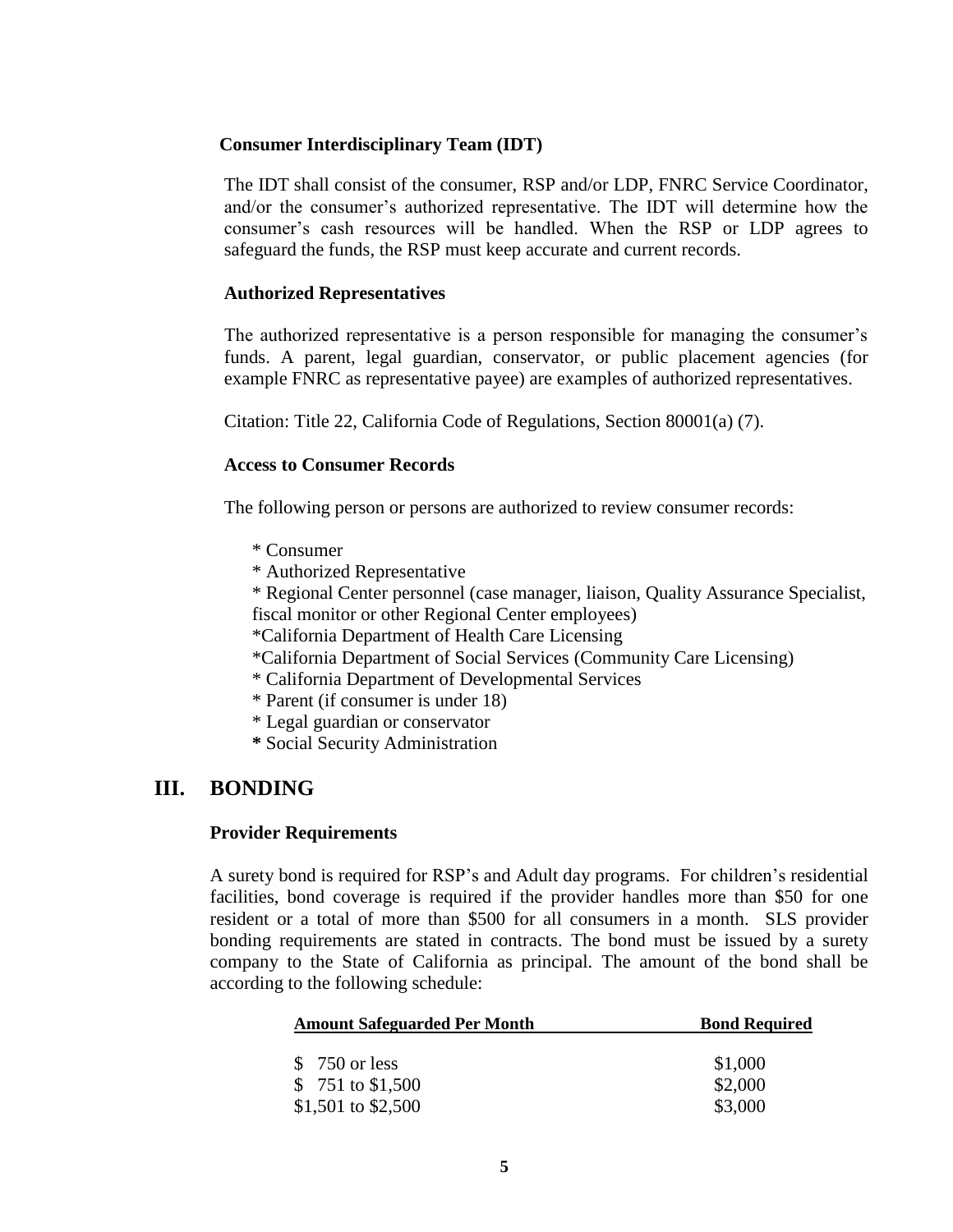Every further increment of \$1,000 or fraction thereof shall require an additional \$1,000 on the bond. Contract provisions for Supported Living Service providers may differ from these requirements. Requirements for ICF's differ slightly and are discussed in Section XII.

RSP's and LDP's who handle consumer funds are responsible for reimbursing losses due to robbery, burglary, fire, employee error or dishonesty.

The amount of cash at the facility should be enough to meet expected requests.

Citations: Title 22, Section 80025 (Residential Service Providers), Section 82025 (Adult Day Programs), Section 1560 of the California Health and Safety Code.

## **IV. BASIC SAFEGUARDS FOR CONSUMER RESOURCES**

#### **General Requirements**

These requirements must be followed by licensees and their employees:

\* They shall not accept appointment as a guardian or conservator of the person and/or estate of a consumer.

\* They shall not accept any general or special power of attorney except for Medi-Cal or Medicare claims for a consumer.

\* They shall not become the representative payee for a consumer unless appointed the Social Security Administration.

\* They shall not become the joint tenant on any account such as a bank account.

\* Consumer cash resources and personal property of the consumer cannot be used as collateral for debt.

\* Consumer resources must not be commingled with facility or program funds.

\* Cash resources must be kept in a separate bank account and/or envelope separate from petty cash.

\* Small amounts of money may be loaned to a consumer, but the loan cannot come from any trust accounts containing the resources of other consumers. Documentation must be maintained at the home. A negative balance is considered a loan from the service provider. Loans should only be for insignificant amounts and should be able to be repaid promptly with expected P&I revenues.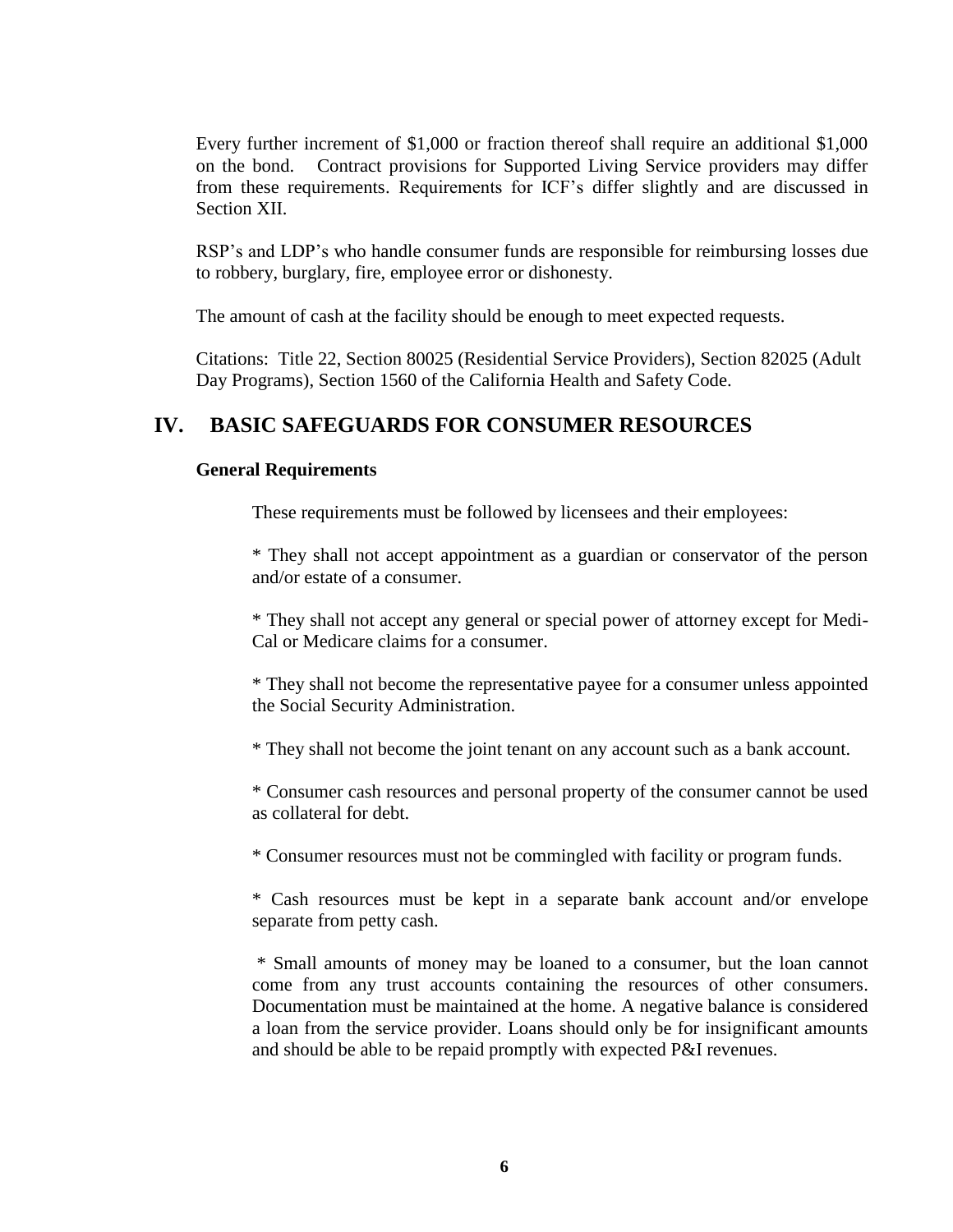\*P&I funds cannot be used for Basic Services as defined by Title 22 or the admission agreement between the facility and the consumer.

\*Consumer resources kept on a provider's premises must be locked in a secure place. A safe or locked strong box qualifies as a secure location.

Citations: Title 22, California Code of Regulations, Section 80026 (Residential Service Providers, Section 82026 (Adult Day Program providers).

## **V. BOOKKEEPING REQUIREMENTS**

## **Standard Ledger Form**

Records for consumer cash resources shall be maintained as a drawing account that includes columns for income (Amount Received), disbursements (Amount Spent or Withdrawn), transaction descriptions, and a balance for each consumer. RSP's and LDP's must keep consumer ledgers current at all times. Use of the State of California Department of Health Services Community Care Licensing Division's Form LIC 405 (Form LIC 405) or equivalent is strongly recommended. A separate Form LIC 405 should be used for each consumer per month. Only one transaction should be placed on one line of the ledger. If there is income on one day and an expense on the same day, these two transactions should be recorded on separate lines. Multiple expenses at different stores on the same day should be listed on separate lines.

## **Date**

The date on the ledger should be the date that the transaction occurred, not the date the ledger was posted. Ledger dates and purchase receipt dates should agree.

## **Description**

The source of Amounts Received or Amounts Spent or Withdrawn should be indicated (for example, Wages, P&I for Amounts Received, Wal-Mart or Mc Donald's for Amounts Spent or Withdrawn). Amounts Spent or Withdrawn through purchases should be numbered in chronological order and the numbers should cross reference to purchase receipts filed in chronological order. Separate purchase receipt files should be maintained for each consumer.

## **Amount Received**

Entries should show receipt of all wages, P&I, or other consumer cash resources handled by a provider. Check stubs from consumer earnings should be filed and retained in date order. If consumer keeps cash from a check deposit, there should be a note or ledger entry showing the cash receipt by the resident. If the facility does not "handle" the check, no entry is necessary.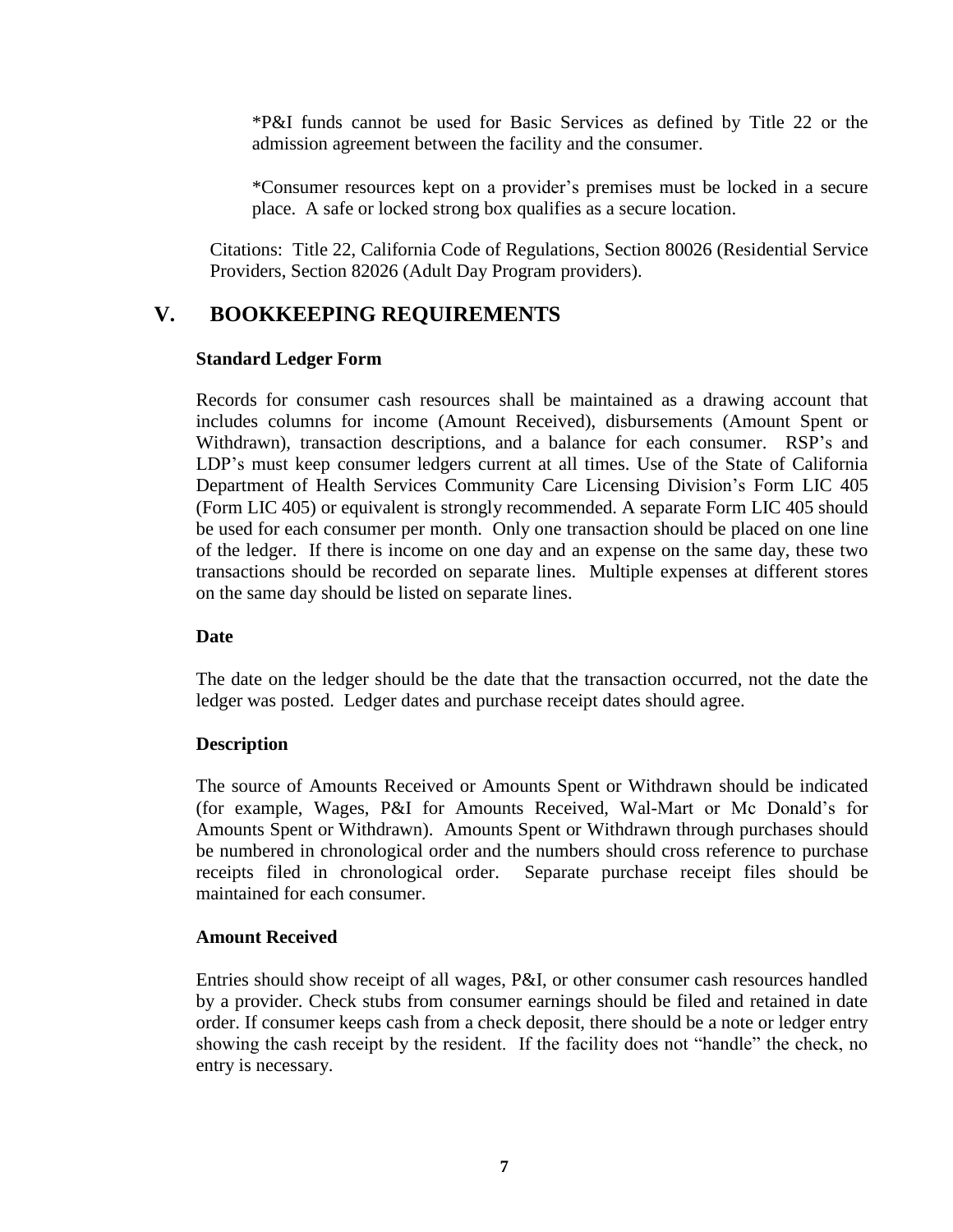## **Amount Spent or Withdrawn**

Entries in the ledger should show the amount and name of the vendor for whom the goods are purchased. Amounts Spent or Withdrawn through purchases should be numbered in chronological order and the numbers should cross reference to purchase receipts filed in chronological order.

#### **Purchase Receipt Documentation**

Receipts must support consumer purchases. The original store receipts shall be kept with the consumer P&I records at the home.

Purchase receipts should list the date, the vendor, and the amount of the purchase. If one of these items is missing, the service provider should add it to the receipt at the time of purchase. Purchase receipts should not otherwise be altered, including cutting off information such as the date, time, and amount of the receipt. They should itemize what is purchased.

Receipts including purchases for more than one resident should not be a frequent occurrence as consumers should be participating in the use of their own money and neither their diagnosis nor their disability should prevent this. However, when absolutely necessary it may be referenced on each individual's cash resource ledger and then stored in a separate file. It is acceptable to copy the original receipt and place a copy of the receipts in each consumer file.

Money sent with the consumer for day program shall be documented with a receipt from the program.

There should be very few cases where there is not an actual receipt. In those rare instances, there should be a dated note indicating what was bought, where, and the staff person's signature. This should only be used to document a transaction when a vendor does not give a receipt.

Handwritten notes are not acceptable substitutes for receipts. If a provider fails to keep a receipt to support any expense, they are responsible for either replenishing the funds spent or for proving the expense by other means.

#### **Signature for Cash Transactions**

The consumer must sign a cash receipt with a date and amount or sign a ledger entry indicating cash was received on Form LIC 405 or equivalent. This is the only time a consumer should sign a ledger. The practices of having a consumer sign every line or every ledger indicates the consumer may have no idea of what he or she is signing. That practice should not be used to circumvent receipt documentation requirements. The IDT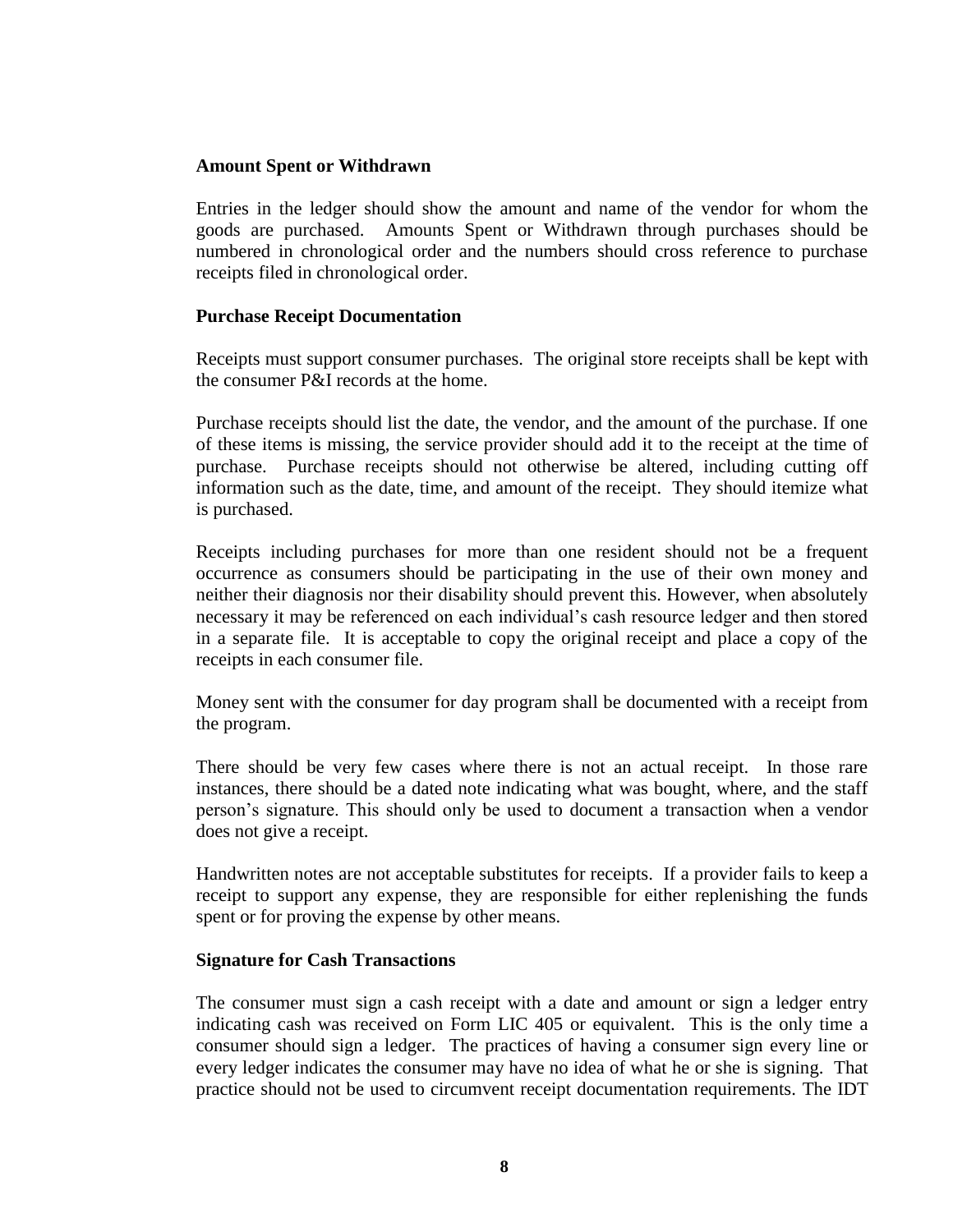shall decide the amount of money that the consumer will receive regularly (e.g. daily, weekly). The decision should be documented and maintained at the facility.

The facility representative should also sign as the Form LIC 405.

If a consumer keeps cash from an expense, they should sign a receipt for cash and it should be entered separately on the ledger. If a consumer returns change from cash they signed for, the amount should be listed as a deposit on the ledger.

## **Balance**

Ledger math should be accurate. Since mistakes are common, it is advisable to have a second person review ledgers and agree them to cash balances monthly. This will help detect ledger posting errors.

## **Bank Records**

Providers may choose to use a bank account for consumer funds. In that case:

**\*** The account must be labeled as a trust account and these funds cannot be comingled with facility funds.

**\*** The RSP shall provide upon demand, access to consumer money by the consumer or authorized representative. Providing access does not relieve the RSP from documentation procedures.

\* Deposits shall be kept in a financial institution authorized to conduct business in California, and the federal government shall insure the deposits.

**\*** All money for residents in a single facility can be kept in one bank account. If the provider has more than one facility, there must be a separate account for each facility. The account cannot be used by the provider as collateral for a loan.

\* For bank accounts that contain more than one consumer's money, the bank statement should be reconciled to the consumer ledgers on a monthly basis. The ledger balance must equal the bank balance plus any cash on hand.

**\*** Per Community Care licensing and FNRC, bank charges are not payable from P&I funds.

\*If an interest earning bank account consists of money belonging to several consumers, then the interest income must be pro-rated to each consumer according to the relation of each consumer's money to the total of consumer funds (e.g., consumer A has \$ 7 and consumer B has \$3, then consumer a is entitled to 70% of the interest recorded to the bank account). Non-interest earning bank accounts are acceptable.

\* Bank statements and cancelled checks shall be retained or shall be accessible to authorized representatives on line.

Citations: Title 22, California Code of Regulations, Section 80026 (Residential Service Providers, Section 82026 (Adult Day Program providers).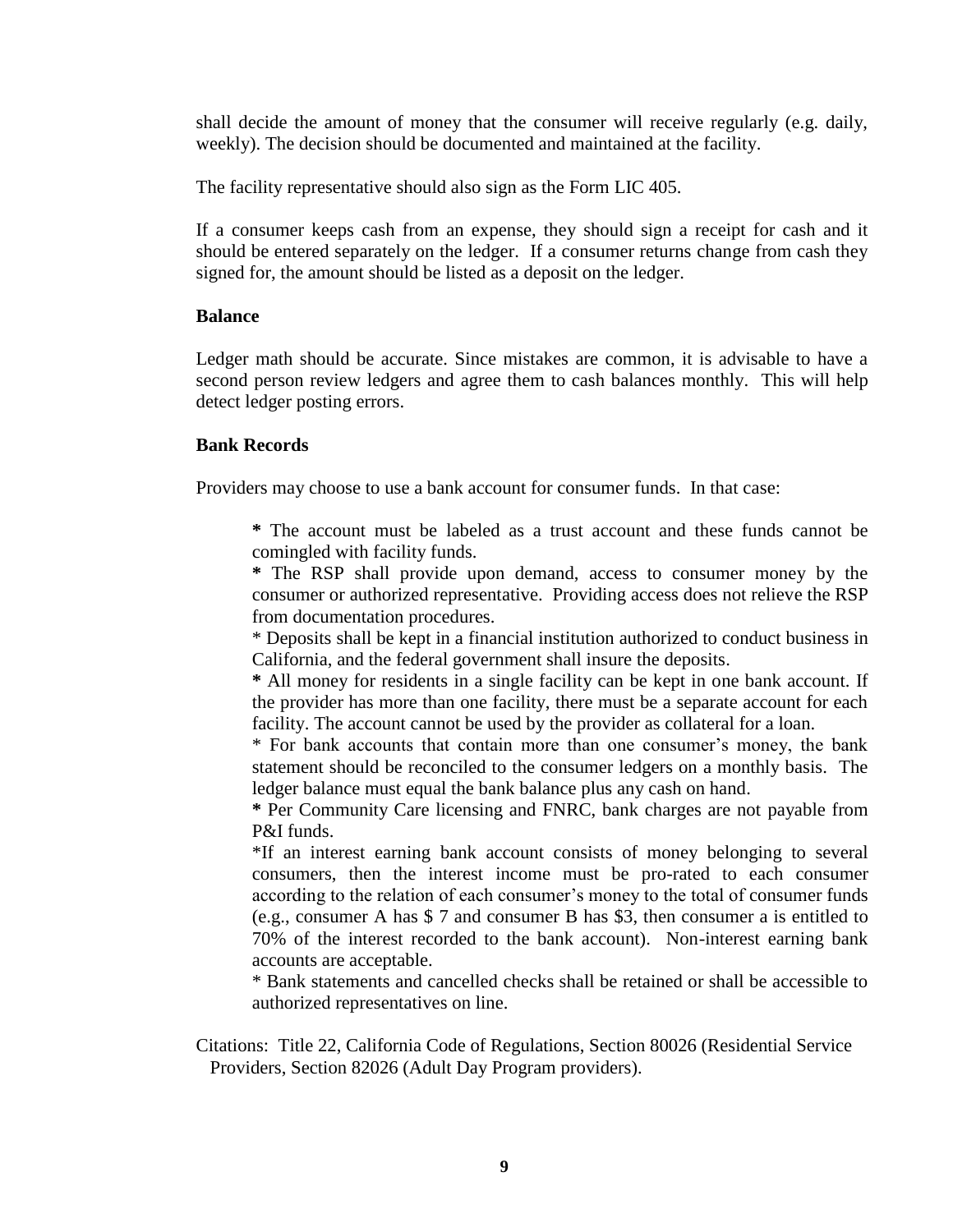## **VI. IPP AND IFSP OBJECTIVES**

## **Purpose of the IPP or IFSP**

The IPP will list the amount of money a consumer can spend in a given time period without a receipt. The types of money handled by the provider could also be listed to clarify what is expected of the provider. Providers must be diligent in their collection of funds from wage earners who pay part of their placement costs.

When a consumer requests more funds than is authorized in the IPP, the provider should note it in the consumer's file and notify the FNRC Service Coordinator.

When a consumer has earned income from employment or a day program, that resident has the authority to spend the funds as they wish. If the person is 18 years of age or older, no one can control those funds other than by court order. Consumers should be counseled to make wise choices, including payment of their portion of basic placement costs to the provider.

Some RSP's develop IFSP's or the equivalent. The IFSP should spell out any details about money management plans not listed in the IPP.

## **VII. DISALLOWED EXPENSES**

## **Basic Services**

Expenses incurred in the normal day to day care of a consumer are basic services. The consumer's P&I may not be used for basic services. Licensed programs have an admission agreement that lists what services are provided for what rate. These agreements commonly refer to regulations defining basic services. Any additional services and the related cost to the consumer must be described in the admission agreement. If services and costs are not listed in the admission agreements, the consumer should not be charged for those services. The following list consists of items defined as basic services:

- 1. Bath towels (85088)
- 2. Blankets/bedspreads (85088)
- 3. Chair (85088)
- 4. Coins/tokens for washers and dryers (85088)
- 5. Comb/Hairbrush (85088)
- 6. Disposable Diapers (80077.4, if not funded)
- 7. Feminine napkins (85088)
- 8. First aid medication (80075)
- 9. Lamps (85088)
- 10. Laundry (85088,85077)
- 11. Linens (towels, bed sheets, pillow cases, pillow, washcloths)(85088)
- 12. Mattress and sheets (85088)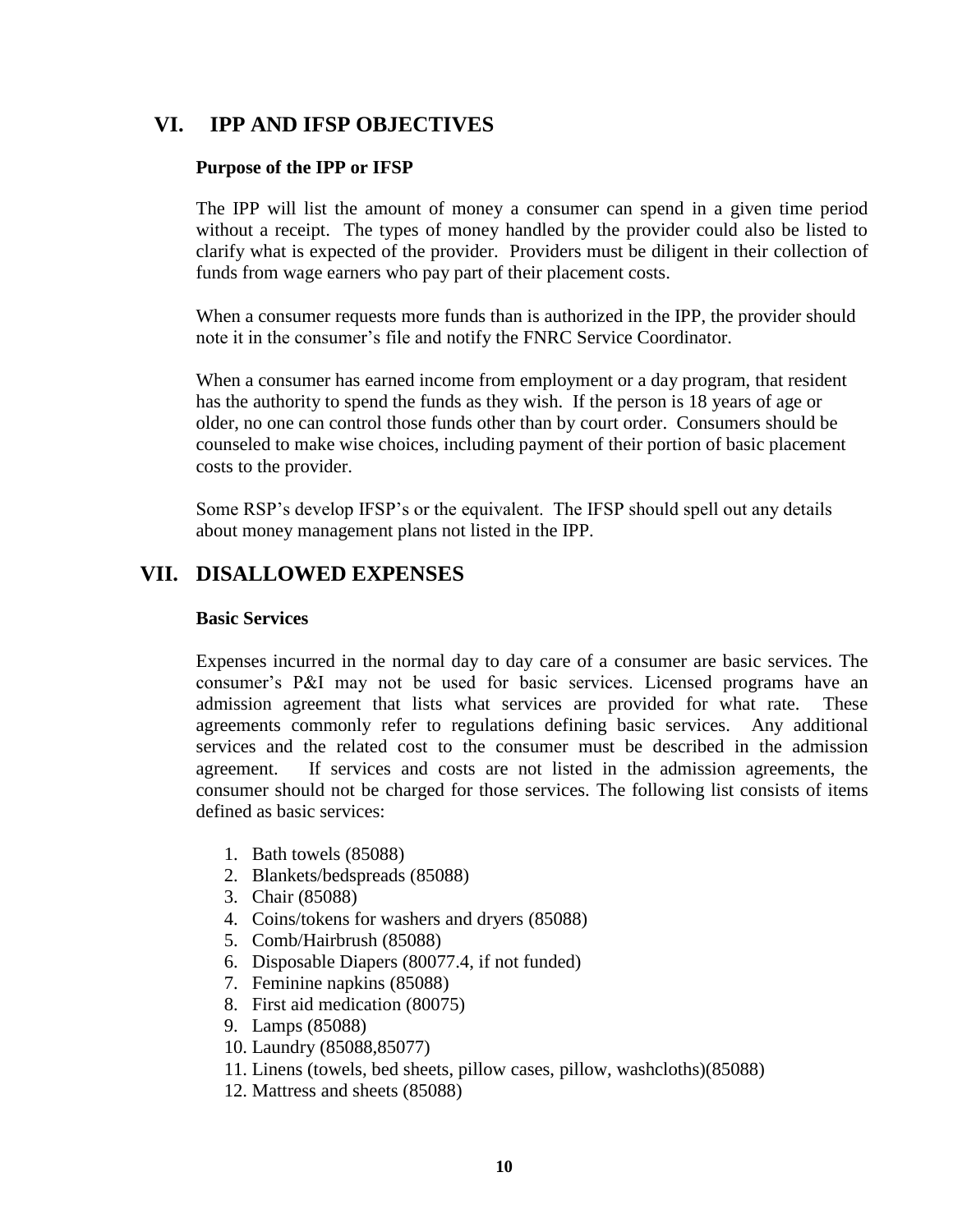- 13. Mattress springs (85088)
- 14. Meals -Three nutritious per day (80076)
- 15. Nightstand (85088)
- 16. Shampoo (children's facilities)
- 17. Snacks (80076)
- 18. Non-Medicated Soap (85088)
- 19. Stationery (letter writing materials, including stamps)
- 20. Telephone calls (local) (80073)
- 21. Tissue wipes/Kleenex
- 22. Toilet tissue (85088)
- 23. Toothbrush (85088)
- 24. Toothpaste (85088)
- 25. Transportation for medical and dental care (80075)

The use of common towels and washcloths is prohibited by regulation.

Citation: Title 22, Sections 80001 and as cited above.

#### **Other Disallowed Expenses**

FNRC and Title 22 regulations determine that the expenses listed below must not be paid for with consumer's P&I funds. The RSP receives a rate of reimbursement from the State of California that includes money to purchase the following items and using P&I funds would be a duplication of funding. *The consumer's IDT must approve any exceptions.*

- 1. Bank service charges (the RSP should consult with the branch manager in order to get the service fees waived).
- 2. Birthday cakes
- 3. Bond insurance
- 4. Property destruction (consumers are not financially responsible for damages they cause to the home-DDS ruling 1981-Insurance policy should be used).
- 5. Diapers (may be funded by Medi-Cal or Regional Center)
- 6. Furniture required by Title 22, Section 85088
- 7. Haircuts or permanents by staff or RSP unless IDT determines exception
- 8. Loans to RSP or other individuals
- 9. Magazine subscriptions used by all consumers
- 10. Property damage (see 4)
- 11. Rent
- 12. Television, CD player, cable, and radio for use of all consumers.
- 13. Transportation other than for vacations
- 14. Utilities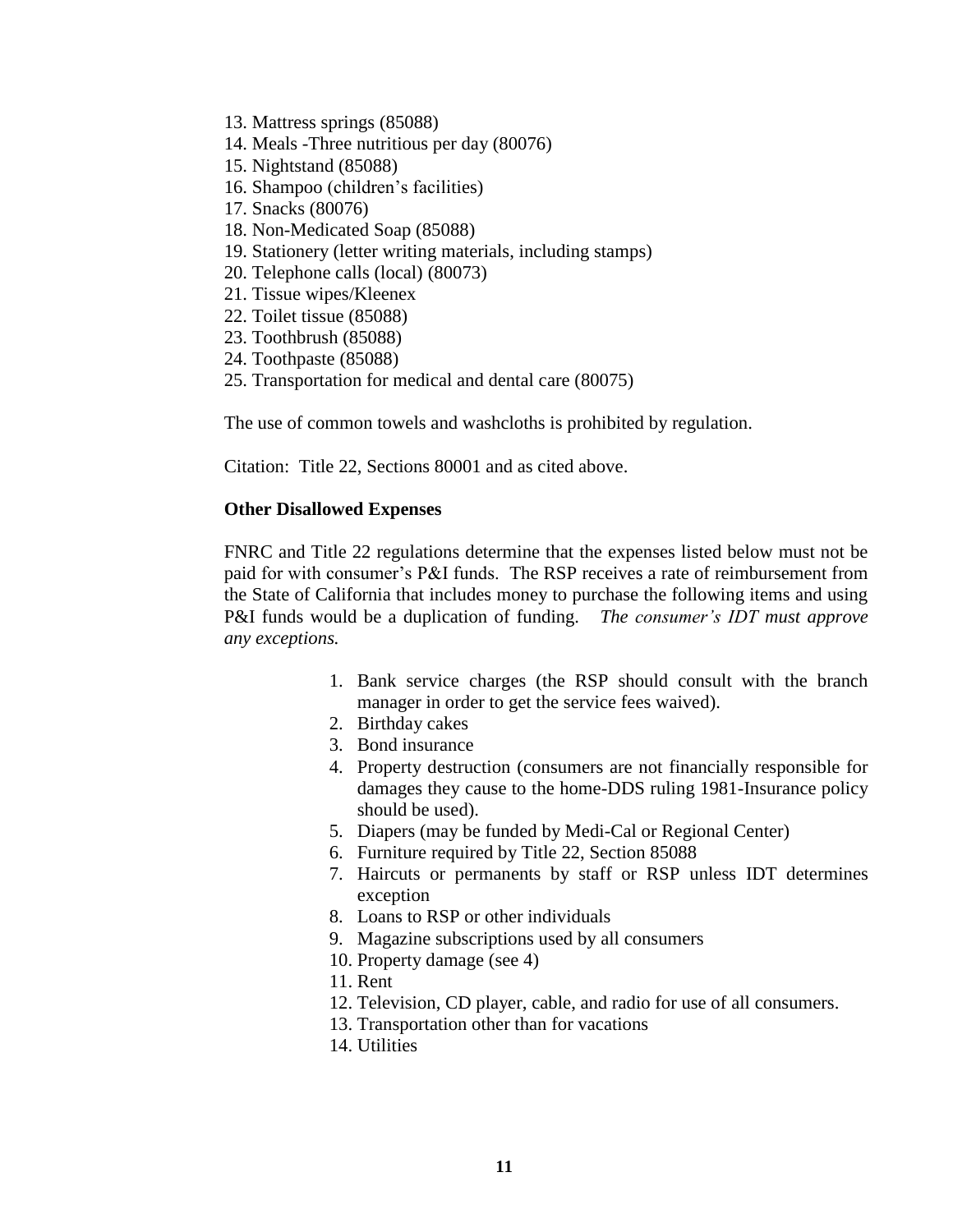## **VIII. ALLOWABLE EXPENSES**

## **Key Concepts**

**\*** Individual Benefit - The expense must benefit the consumer individually (A video purchase for use by all consumers is considered a facility expense. A video rented for a specific consumer to be viewed on his or her own VCR is an allowable expense).

\*Reasonableness **–** The cost of the purchase or draw must be reasonable and not interfere with satisfying the consumer's basic living needs.

\* The consumer must request or need the purchase.

**\***Other funding sources must be exhausted - Medical, medication or dental services should not be paid for with P&I funds if insurance (including Medi-Cal) will satisfy the debt.

The RSP in conjunction with the IDT may determine that a consumer shall have an Individual Program Plan (IPP) training objective regarding money management. Consumers who are learning to manage their own money may spend money (a predetermined amount) from their case resources for which no receipts are necessary other than the consumer's signature for each disbursement. The money management objective should be reviewed by the IDT (planning team) on a quarterly basis according to requirements in Title 17.

#### **Allowable Expenses List**

Consumers may purchase items for personal use with IDT and/or consumer's representative approval. If a consumer wishes to purchase an item normally provided by the facility, the IDT must ascertain whether the purchase would benefit the consumer. This does not relieve the home of providing basic services or furnishings for all consumers.

The following non-inclusive list of items may be paid for out of consumer P&I funds:

- 1. Barber and beauty shop services
- 2. Batteries
- 3. Bicycles
- 4. Camera, film and developing
- 5. Camp fees
- 6. Candy
- 7. Cell Phone
- 8. Cigarettes
- 9. Clothing
- 10. Cosmetics
- 11. Creme Rinse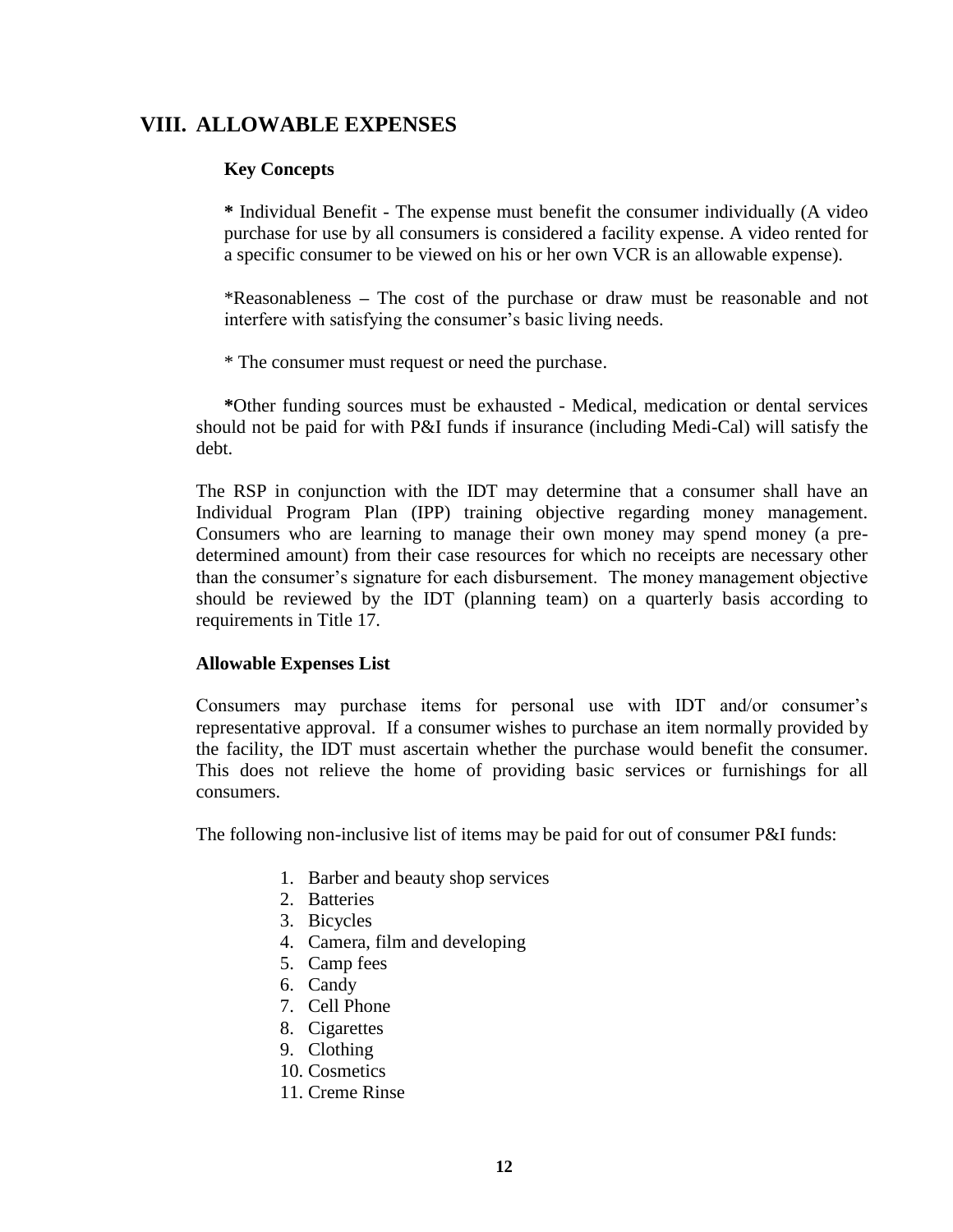- 12. Dental Floss
- 13. Denture Cleaner
- 14. Deodorant
- 15. Digital Camera and printing
- 16. Games (not purchased for home)
- 17. Electric shaver
- 18. Facial tissue for consumer (not common area)
- 19. Furniture for consumer's personal use
- 20. Glasses (not covered by Medi-Cal)
- 21. Hair curlers, pins, barrettes
- 22. Hair dye, spray
- 23. Lotions
- 24. Magazines for personal use
- 25. Perfume, cologne, or aftershave
- 26. Personal hobby materials
- 27. Plants (not plants for the home)
- 28. Puzzles
- 29. Personal Electronic Devices
- 30. Razors and blades
- 31. Recreational/Entertainment activities that are not part of required home activities
- 32. Shampoo, in adult and elderly facilities
- 33. Shoes
- 34. Long distance telephone calls
- 35. Toys
- 36. Transportation not part of required home activities or other transportation that is the responsibility of the RSP
- 37. Television and Cable for personal use
- 38. Watches
- 39. Wigs and hairpieces

## **Other Allowable Expenses with Constraints**

## **Meals away from the facility**

When consumers are away from a facility, the RSP is responsible for providing a nutritious "brown bag" lunch, or money to purchase a meal, if they are attending activities that are considered basic services or are identified as a service in the IPP or Admission agreement. The amount of money to be provided is the average cost of facility meals. Consumer P&I funds may pay for the portion of cost of restaurant meals above the average home meal cost (e.g. if the estimated average cost of a home meal is \$4.00 and the restaurant meal is \$6.00 per person, then each consumer may pay \$2.00 and the RSP pays \$4.00 per person).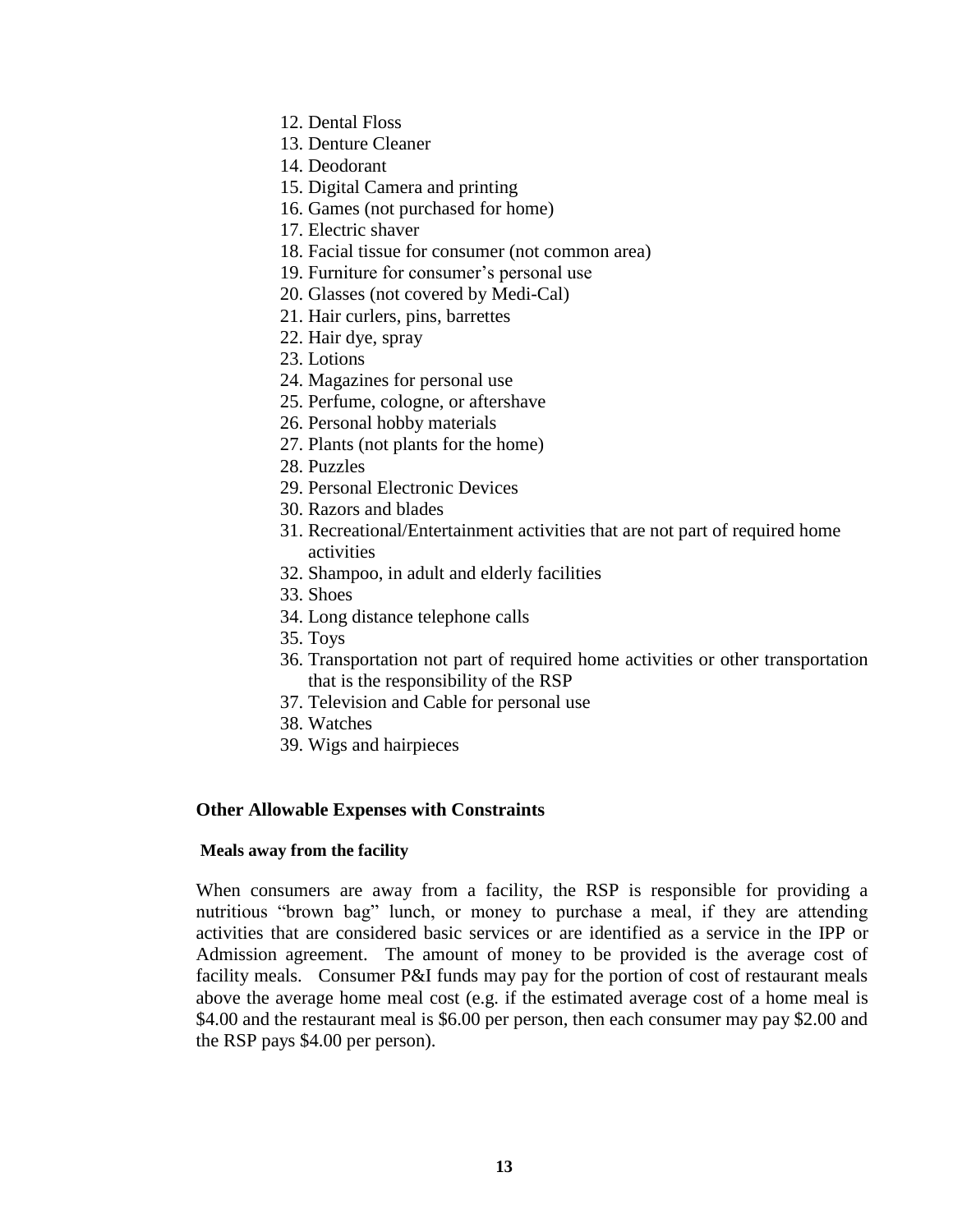#### **Shared expenses**

These expenses are most frequently incurred by SLS consumers with roommates. Examples are cable service and telephones. The costs of these expenses should generally be shared equally between consumers unless another reasonable cost sharing agreements exist. Receipts should be maintained and each consumer's portion should be entered in the ledger. A copy of the original receipt can be placed in one or more files.

The RSP should pay the cost of shared telephone or televisions/cable service in the general living or program areas. In SLS homes, residents should pay for telephone and cable costs unless staff uses the services regularly.

#### **Group trips**

FNRC encourages RSP's to take consumers on day trips, weekend events, or longer vacations. However, the RSP is still responsible for a share of the cost of these excursions.

In addition, each consumer must have the option to stay home and not be a part of the vacation group. Should a consumer choose not to participate in any vacation plans, the RSP is responsible for staffing the facility for that consumer.

The following expenses may be paid for with P&I funds.

Lodging **-** The cost must be divided equally among all participants. If six consumers go on a vacation with two staff, then each consumer may pay for 1/8 of the hotel or camping cost.

Transportation **-** Using the above example, each consumer may pay for 1/8 of the actual cost of gas and oil. The standard mileage rate cannot be used to determine the transportation cost.

Admissions **-** The consumer may pay for all of his/her park or activity admission.

Meals **-** See Meals away from the facility above.

#### **Individual trips**

If the consumer has a payee and enough money to meet his current and foreseeable basic living needs after trip costs, the resident may pay for the trip. If there is no payee or conservator, the consumer may make the decision independently. The decision should be discussed with the FNRC Service Coordinator.

A staff member may be paid to accompany the consumer on a trip with the approval of the conservator if applicable. The RSP should document the consumer's choice of the trip, the consumer's choice of the staff member, and the discussion with the Service Coordinator.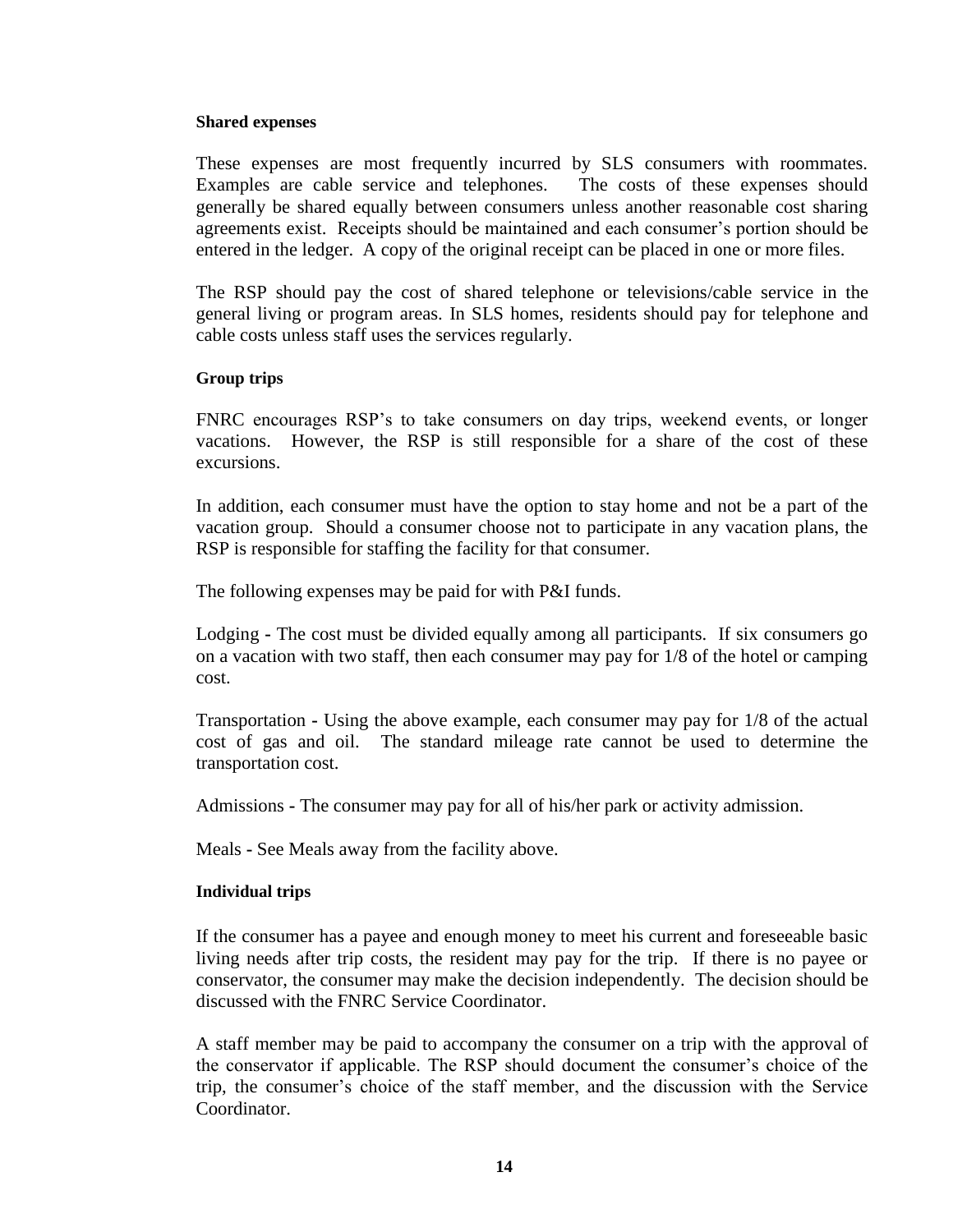#### **Gifts**

RSP's rarely, if ever, should sell items to or buy them from consumers. The Service Coordinator should ensure this is the consumer's choice and the costs are reasonable and comparable to market prices.

The RSP or LDP should maintain a record of all monetary gifts all and all other gifts exceeding an estimated value of \$100, provided by or on behalf of a consumer to the licensee, administrator or staff of a facility or program. The date, time, amount, recipient, and purpose should be documented in the consumer's file.

## **Brand preference**

If a consumer requests a product that differs from the facility-provided product, then the RSP may purchase the specialty brand with the consumer's P&I. However, only the difference in the price from the facility product and the consumer requested product may be paid for with P&I funds (e.g. if the home brand of toothpaste costs \$2 and the consumer prefers a \$3 brand, then the consumer may be charged \$1 for toothpaste).

## **IX. EXCESS CASH RESOURCES**

FNRC requests all providers maintain no more than \$300 for consumers who receive SSI and/or Medi-Cal. If the sum of a consumer's funds at FNRC, a facility, and a program exceeds \$2,000 *at the end of a given month*, he or she will lose entitlement to SSI or Medi-Cal. This can result in forfeiture of *all* of a consumer's benefits for any month excess resources exist, and have caused assessment of large overpayments when the consumer was determined to have excess resources for months or years.

There are two primary methods for reducing excess cash resource balances:

\* Assist the consumer in developing a plan to spend down excess funds. Possible spend downs might include, but not be limited to, clothing, burial trusts, rent payments, health care if not covered by Medi-Cal or insurance, vacations, or entertainment.

\* Return excess amounts to the representative payee or authorized representative. This may involve requesting that P&I checks for FNRC representative payee consumers not be disbursed for some period.

A consumer's balance can rise to over \$300 during the month due to receipt of wages, refunds, or the consumer may be saving for a larger purchase. In these cases*, funds must be spent down below \$300 by the end of the month* or the existence of higher balances must be discussed with the Service Coordinator to ensure the combination of all funds held for the consumer do not exceed \$2,000.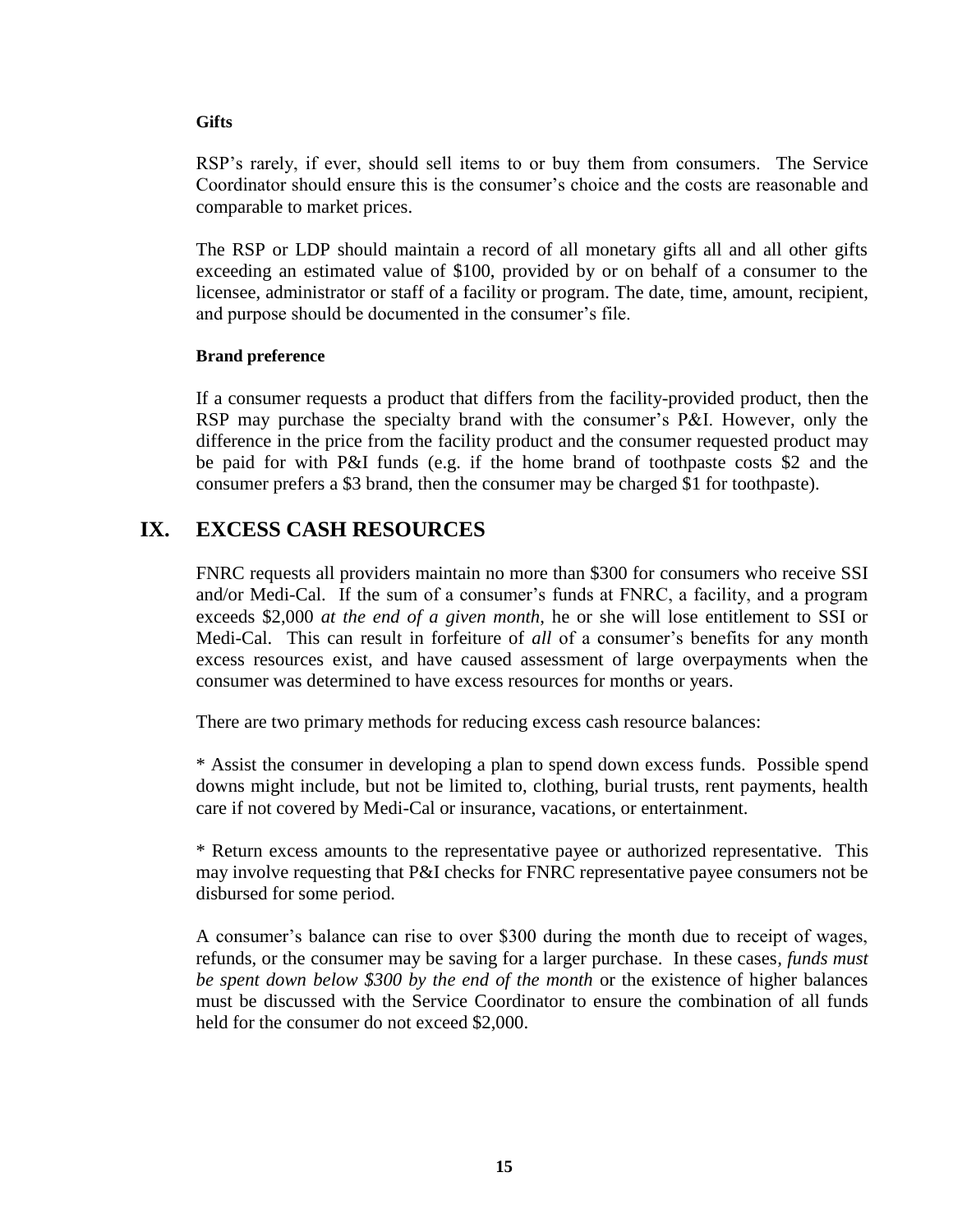## **X. CONSUMER MOVEMENT OR DEATH**

If a consumer moves from one facility to another living arrangement, the RSP should give the consumer's cash resources to the consumer or authorized representative. The RSP should issue a signed receipt for any cash given and enter it into the P&I ledger. When a consumer moves from one facility to another, the former should obtain a signed cash receipt from the new provider.

If a consumer dies and the Regional Center is not representative payee, the provider should notify the executor or administrator of the estate promptly and obtain a signed receipt for any cash or property surrendered. If there is no executor or administrator, a signed receipt should be obtained from the authorized representative. If no executor or administrator is appointed, the RSP shall immediately give notice of the death to the Public Administrator of the county as provided in Section 7600.5 of the California Probate Code.

If a consumer dies and the Regional Center is representative payee, funds cannot be disbursed to possible beneficiaries until 45 days after death. FNRC will hold funds until that time for the purpose of settling the consumers' final debts. If the consumer is over 55, the FNRC Trust unit is required to send an inquiry to the State Medi-Cal Estate Recovery unit to see if Medi-Cal costs must be reimbursed. In many cases, funds are sent back to that unit and cannot be disbursed to possible beneficiaries.

## **XI. PERSONAL PROPERTY**

Consumers may have valuable items at facilities or programs. The RSP is responsible for maintaining State of California Department of Health Services Form LIC 621, which shows items safeguarded. FNRC expects to see items with a value of \$50 or more and/or items of sentimental value on the form.

Consumer personal property is for that person's use. It should not be used to replace something that is required to be provided by the RSP. The personal property of a resident shall be in his or her private area.

When a consumer moves or dies, it may take a few days to relocate the property. The RSP must surrender the property as soon as the consumer's representative is ready to move it. The person moving the property should sign an itemized list of what has been taken.

## **XII. INTERMEDIATE CARE HOMES (ICF's)**

The same rules for cash resources use that apply to RSP also apply to ICF's. The following are specific regulations for these facilities:

## **Bonding**

.